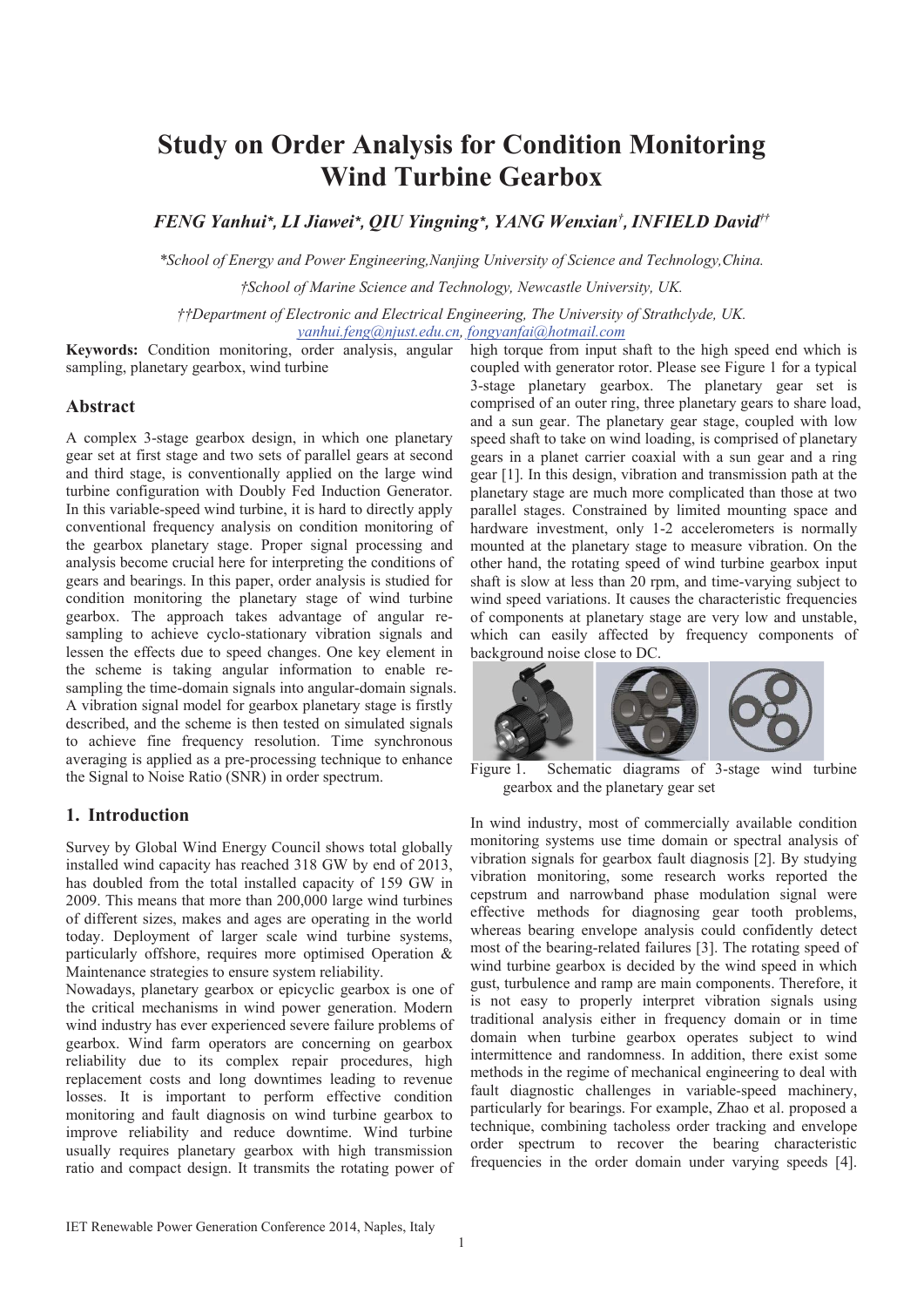Rémond, Antoni and Randall noted in [5] that mechanical models should be considered with a new way of thinking as soon as differential equations are rephrased in the angular domain.

In this study, we focus on the planetary gearbox fault diagnosis in wind turbine. At first, we describe the vibration signals models of wind turbine gearbox and revisit the concept of order analysis. Based on the numerical simulation technique, we compare the frequency analysis (i.e. FFT) and order analysis of vibration signals assuming gearbox operates at fix speed or at variable speed. Time synchronous averaging is then applied to enhance the SNR.

### **2. Defect frequencies in planetary gear set**

The defect frequencies found the basis of vibration diagnosis for wind turbine. In a general case, we define the following notations:

| $F_p$                       | rotating frequency of planetary gear     |
|-----------------------------|------------------------------------------|
| $F_c$                       | rotating frequency of carrier            |
| $F_{S}$                     | rotating frequency of sun gear           |
| $Z_p$                       | the number of teeth on planetary gear    |
| $Z_{\rm s}$                 | the number of teeth on sun gear          |
| $Z_r$                       | the number of teeth on ring gear         |
| $n_{p}$                     | the number of planetary gears            |
| $F_{\underline{mesh}}$      | gear mesh frequency                      |
| $F_{p \cdot \text{mes } h}$ | planetary gear mesh frequency            |
| $F_{\text{planet}}$         | local defect frequency of planetary gear |
| $F_{\text{sun}}$            | local defect frequency of sun gear       |
| $F_{ring}$                  | local defect frequency of ring gear      |

Since the planetary gears mesh with ring gear and sun gear simultaneously, the fundamental mesh frequency  $F_{mesh}$  is calculated as:

$$
F_{mesh} = (F_s - F_c)Z_s = (F_p - F_c)Z_p = F_c Z_r.
$$
\n(1)

The above only considers one planetary gear, for  $n_n$  number of planetary gears, the mesh frequency  $F_{p,mesh}$  is expressed as:<br> $F = \frac{m}{\sqrt{2}} F_{p,mesh}$  $\vdots$   $\vdots$   $\vdots$ 

$$
F_{p,mesh} = n_p \cdot F_{mesh}.
$$
\nWhen a local defect occurs on the ring gear, its defect frequency  $F_{\text{min}}$ , is relevant to the number of planetary years.

equency  $F_{ring}$  is relevant  $n_p$  and rotating frequency d of carrier  $F_c$ , such that

$$
F_{ring} = n_p \cdot F_c. \tag{3}
$$

Combined with the equation (1), the defect frequency can be written as

$$
F_{ring} = n_p \cdot F_s / (2 + 2Z_p / Z_s) = n_p \cdot F_s / (1 + Z_r / Z_s).
$$
 (4)  
The sun gear only meshes with planetary years, its defect  
frequency  $F_{sun}$ , such that:

$$
F_{sun} = n_p (F_s - F_c). \tag{5}
$$

A planetary gear interacts with ring gear and sun gear in one revolution, the defect frequency  $F_{planet}$  is:

$$
F_{planet} = F_p = F_{mesh}/Z_p.
$$
\n(6)

Assuming the same dynamic response for both interactions, the defect frequency is twice of the above:

$$
F_{planet} = 2 F_{mesh}/Z_p. \tag{7}
$$

Combined with the equation (1), all of the defect frequencies in planetary gear set can be written as a linear function of the

carrier rotating frequencies  $F_c$ , teeth and gear numbers. Since the carrier is coupled with main shaft in wind turbine, its rotating frequency is equal to that of the rotor.

# **3. Methodology**

#### **3.1 Vibration signals modelling**

When a faulty gear meshes with other parts in a planetary gear, the vibration signal can be modelled as an amplitude modulation and frequency modulation process  $[6]$ :

 $x(t) = h(t) \sum_{k=0}^{\infty} a_k(t) \cos[2\pi k f F_{mesh} t + b_k(t) + \theta_k],$  (8) in which  $x(t)$  is vibration response amplitude,  $h(t)$  models the effect of vibration transfer path,  $F_{mesh}$  mesh frequency,  $a_k(t)$  amplitude modulation function,  $b_k(t)$  frequency modulation function,  $\theta_k$  initial phase of amplitude modulation, k is the integer.

If only fundamental frequencies (gear mesh frequency and local defect frequency) are considered, the model is simplified as

 $x(t) = [1 + A\cos(2\pi f_g t + \emptyset)] \cdot \cos[2\pi F_{mesh} t + B\sin(2\pi f_g t + \varphi) + \theta]$  (9) in which A, B are the magnitudes,  $f_a$  is the defect frequency.

#### **3.2 Angular re-sampling**

In variable-speed rotating machinery, vibration signals are non-stationary due to speed alteration. Order analysis is a useful signal processing technique in this case. By resampling the non-stationary vibration signals, it is possible to reconstruct cyclo-stationary vibration signals in angular domain, to avoid the mismatch between angle and time information. One can further process the re-sampled vibration signals to achieve order spectra via Fourier transform, and to improve SNR via synchronous averaging approach. In addition to the vibration signals in time domain, it is essential to collect or synthesise the angular impulses with time stamp for performing the order analysis. Please refer to Figure 2.



Figure 2. The construction of angular domain [7]

# **4. Results**

When a local defect occurs on sun gear, its meshing point between sun gear and planetary gear will rotate by the sun gear. The magnitude of measured vibration signal depends on the distance between meshing point and transducer mounting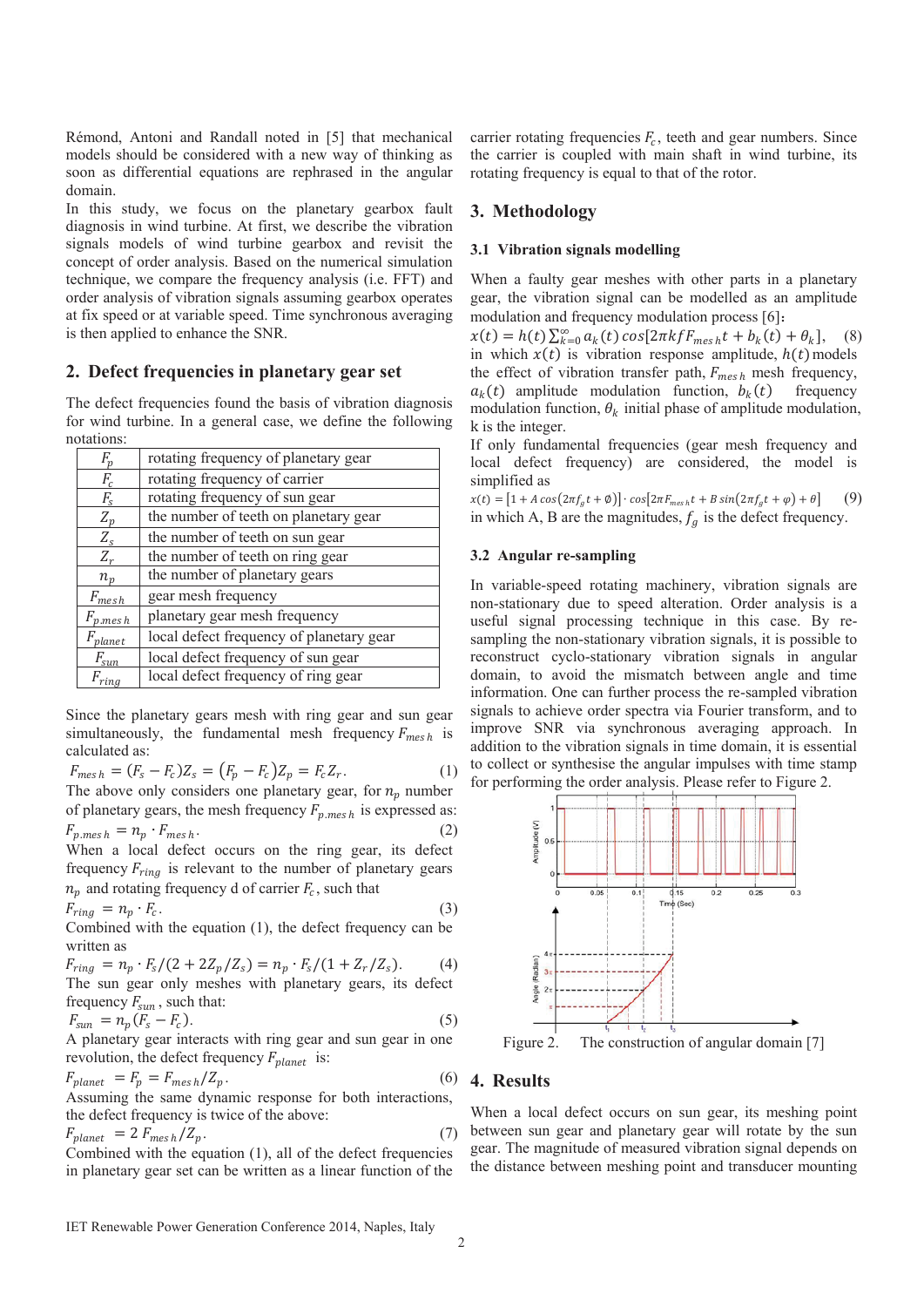point. The detection of sun gear defect is one of most challenge works in wind industry. The rotation of sun gear also generates amplitude modulation on vibration signals. According to the model in (9), the measured vibration signal model is

 $x(t) = [1 - \cos(2\pi F_s t)][1 + A \cos(2\pi F_{sun} t + \emptyset)]$  $cos(2\pi F_{mesh}t + B\sin(2\pi F_{sun}t + \varphi) + \theta),$  (10) in which  $[1 - cos(2\pi F_s t)]$  is the term of amplitude modulation caused by rotation of sun gear.

Let initial phase as 0, A and B magnitudes as 1, gearbox operating at fixed speed such that  $F_s = 15$ Hz,  $F_{sun} =$  $40$ Hz,  $F_{mesh} = 180$ Hz, sampling rate is 20480 Hz, Figure 3 and Figure 4 show the simulated vibration signals of sun gear in time domain and in frequency domain.



Figure 3. Vibration signal of sun gear without local defect in time domain(top) and frequency domain(bottom)



Figure 4. Vibration signal of sun gear with local defect in time domain(top) and frequency domain(bottom)

Figure 3 shows only gear mesh frequency  $F_{mesh}$  (at 180.1 Hz) and the sidebands  $F_{mesh} \pm F_s$  (at 195.3Hz, 164.8Hz) appear in the vibration spectra of sun gear without local defect. Once a local defect occurs, Figure 4 shows that  $F_{mesh} + F_{sun}$  (at 219.7 Hz) along with the sidebands  $F_{mesh} + F_{sun} \pm F_s$  $F_{mesh} \pm 2F_{sun}$  (at 100 Hz, 260 Hz) along with the sidebands  $F_{mesh} \pm 2F_{sun} \pm F_s$ , and the high order harmonics appear in the spectra. It is then possible to identify local defect directly from vibration spectra. However, the frequency spectra are quite different if gearbox operates at variable speed. In this situation, every frequency changes following change of speed. Here let  $Z_r = 103$ ,  $Z_s = 20$ ,  $n_p = 3$ , gearbox operating at variable speed  $F_c = t$ , from equation(1)  $F_s = (1 +$  $Z_r/Z_s$ ) $F_c = 6.15t$ , such that  $F_{mesh} = 103t$ ,  $F_{sun} = 15.45t$ ,

Figure 5 and Figure 6 show the simulated vibration signals of sun gear when gearbox operates at variable speed. Comparing to the vibration spectra of gearbox at fixed speed, we cannot identify characteristic frequencies from the smeared spectra.



Figure 5. Vibration signal of sun gear without local defect under variable-speed operation in time domain(top) and frequency domain(bottom)



Figure 6. Vibration signal of sun gear with local defect under variable-speed operation in time domain(top) and frequency domain(bottom)



Figure 7. Re-sampled vibration signals of sun gear without defect in angular domain(top) and in order spectrum(bottom) at variable speed.

To enable the fault diagnosis, we then apply the angular resampling (400 samples/2pi) and order analysis on the signals. The non-stationary vibration signals is firstly re-sampled to achieve cyclo-stationary signals in angular domain, then transformed into order spectrum with regard to the rotation of planet carrier. Figure 7 & Figure 8 show the re-sampled